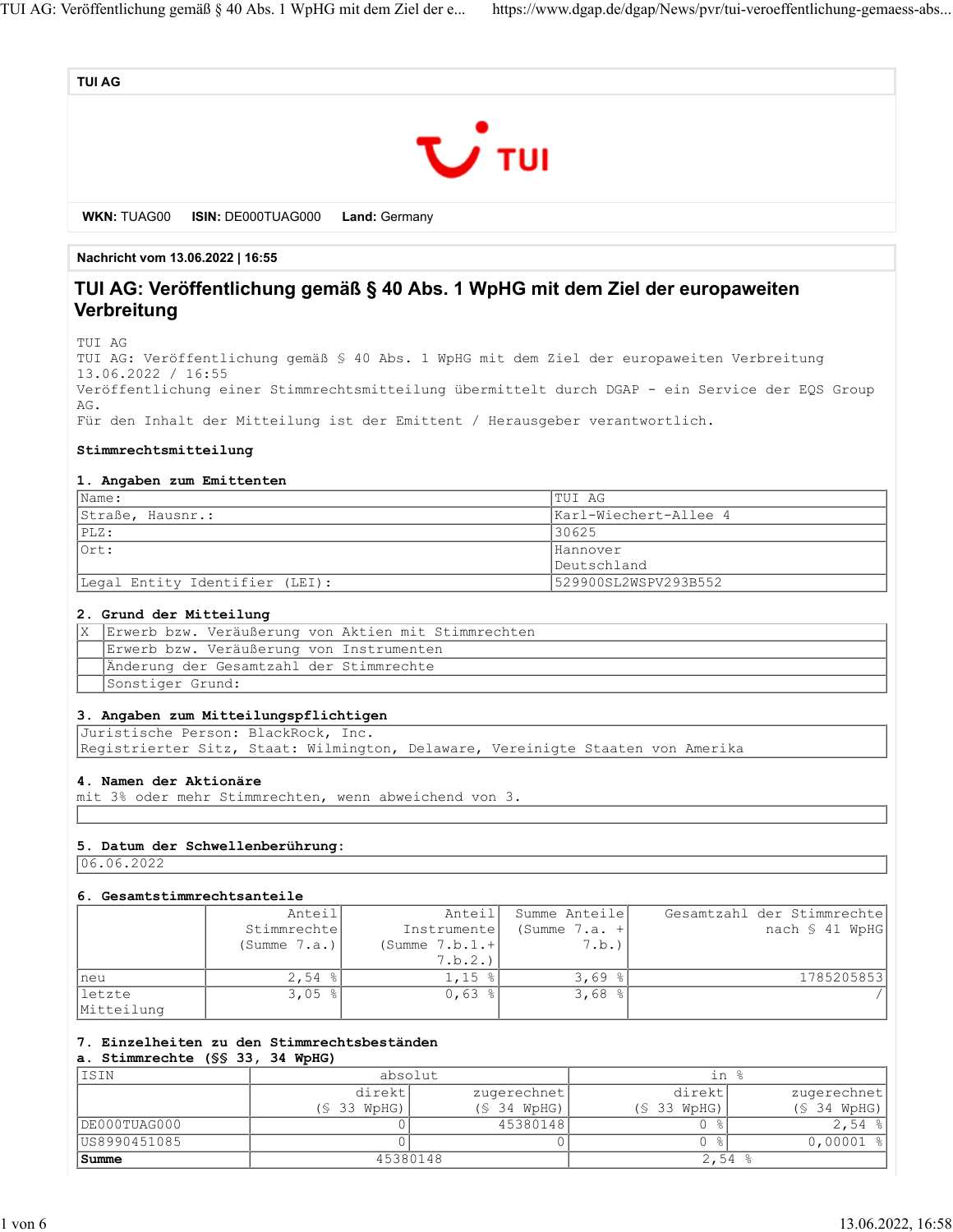#### **b.1. Instrumente i.S.d. § 38 Abs. 1 Nr. 1 WpHG**<br>Art des Instruments Fälligkeit / Art des Instruments Verfall Ausübungszeitraum / Laufzeit **Stimmrechte** absolut Stimmrechte in % Wertpapierleihe (Rückübertragungsanspruch)  $N/A$   $N/A$  18921603 1,06 % **Summe** 18921603 1,06 % **b.2. Instrumente i.S.d. § 38 Abs. 1 Nr. 2 WpHG** Art des Instruments Fälligkeit / Verfall Ausübungszeitraum / Laufzeit Barausgleich oder physische Abwicklung Stimmrechte absolut Stimmrechte in % Contract for Difference N/A N/A Bar 1658154 0,09 % **Summe** 1658154 0,09 % **8. Informationen in Bezug auf den Mitteilungspflichtigen** Mitteilungspflichtiger (3.) wird weder beherrscht noch beherrscht Mitteilungspflichtiger andere Unternehmen, die Stimmrechte des Emittenten (1.) halten oder denen Stimmrechte des Emittenten zugerechnet werden. X Vollständige Kette der Tochterunternehmen, beginnend mit der obersten beherrschenden Person oder dem obersten beherrschenden Unternehmen: Unternehmen Stimmrechte in %, wenn 3% oder höher wenn 5% oder höher Instrumente in %, Summe in %, wenn 5% oder höher BlackRock, Inc.  $\frac{1}{3}$ BlackRock Holdco 2, Inc.  $\frac{1}{8}$   $\frac{1}{8}$   $\frac{1}{8}$   $\frac{1}{8}$ BlackRock Financial Management, Inc.  $\begin{array}{c} \hline \end{array}$   $\begin{array}{c} \hline \end{array}$   $\begin{array}{c} \hline \end{array}$   $\begin{array}{c} \hline \end{array}$ - % % %  $BlackRock, Inc.$ BlackRock Holdco 2, Inc.  $\overline{\phantom{a}}$ BlackRock Financial Management, Inc.  $\begin{array}{c} \uparrow \\ \downarrow \end{array}$  &  $\begin{array}{c} \uparrow \\ \downarrow \end{array}$  & BlackRock Capital Holdings, Inc. % % % BlackRock Advisors, LLC<br>
- 8<br>  $\frac{1}{8}$  8<br>  $\frac{1}{8}$  8 - % % % BlackRock, Inc.  $\frac{1}{8}$ Trident Merger LLC  $\frac{1}{8}$   $\frac{1}{8}$   $\frac{1}{8}$   $\frac{1}{8}$ BlackRock Investment Management, LLC  $\begin{array}{c|c} \uparrow \end{array}$   $\begin{array}{c} \uparrow \end{array}$   $\begin{array}{c} \uparrow \end{array}$   $\begin{array}{c} \uparrow \end{array}$ Amethyst Intermediate LLC and the set of  $\frac{1}{2}$  and  $\frac{1}{2}$  and  $\frac{1}{2}$  and  $\frac{1}{2}$  and  $\frac{1}{2}$  and  $\frac{1}{2}$  and  $\frac{1}{2}$  and  $\frac{1}{2}$  and  $\frac{1}{2}$  and  $\frac{1}{2}$  and  $\frac{1}{2}$  and  $\frac{1}{2}$  and  $\frac{1}{2}$  and Aperio Holdings LLC  $\frac{1}{8}$   $\frac{1}{8}$   $\frac{1}{8}$   $\frac{1}{8}$   $\frac{1}{8}$ Aperio Group, LLC  $\begin{array}{|c|c|c|c|c|}\n\hline\n-\multicolumn{3}{c|}{\text{}}\n\end{array}$ - % % % BlackRock, Inc.  $\frac{2}{3}$   $\frac{8}{3}$   $\frac{8}{3}$   $\frac{8}{3}$   $\frac{8}{3}$   $\frac{8}{3}$   $\frac{8}{3}$   $\frac{8}{3}$   $\frac{8}{3}$   $\frac{8}{3}$   $\frac{8}{3}$   $\frac{8}{3}$   $\frac{8}{3}$   $\frac{8}{3}$   $\frac{8}{3}$   $\frac{8}{3}$   $\frac{8}{3}$   $\frac{8}{3}$   $\frac{8}{3}$   $\frac{8}{3}$   $\frac{8}{$ BlackRock Holdco 2, Inc.  $\frac{1}{8}$ BlackRock Financial Management, Inc.  $\begin{array}{c|c} \hline \end{array}$   $\begin{array}{c} \hline \end{array}$   $\begin{array}{c} \hline \end{array}$   $\begin{array}{c} \hline \end{array}$   $\begin{array}{c} \hline \end{array}$ BlackRock Holdco 4, LLC  $\frac{1}{8}$   $\frac{1}{8}$   $\frac{1}{8}$   $\frac{1}{8}$   $\frac{1}{8}$   $\frac{1}{8}$   $\frac{1}{8}$   $\frac{1}{8}$   $\frac{1}{8}$   $\frac{1}{8}$   $\frac{1}{8}$   $\frac{1}{8}$   $\frac{1}{8}$   $\frac{1}{8}$   $\frac{1}{8}$   $\frac{1}{8}$   $\frac{1}{8}$   $\frac{1}{8}$   $\frac{1}{8}$   $\frac{1}{8}$ BlackRock Holdco 6, LLC  $\frac{1}{8}$ BlackRock Delaware Holdings Inc.  $\begin{array}{ccc} & | & | & | \end{array}$   $\begin{array}{ccc} \text{8} & & \text{8} & \\ & & | & \end{array}$ BlackRock Fund Advisors  $\frac{1}{8}$ - % % %  $BlackRock, Inc.$ BlackRock Holdco 2, Inc.  $\frac{1}{8}$   $\frac{1}{8}$   $\frac{1}{8}$   $\frac{1}{8}$ BlackRock Financial Management, Inc.  $\begin{array}{c|c} \hline \end{array}$   $\begin{array}{c} \hline \end{array}$   $\begin{array}{c} \hline \end{array}$   $\begin{array}{c} \hline \end{array}$ BlackRock Holdco 4, LLC  $\frac{1}{8}$ BlackRock Holdco 6, LLC  $\frac{1}{8}$ BlackRock Delaware Holdings Inc.  $\begin{array}{ccc} & & & \circ & \circ & \circ \\ \hline \end{array}$ BlackRock Institutional Trust Company, National Association % % % - % % % BlackRock, Inc.  $\frac{1}{8}$ BlackRock Holdco 2, Inc. % % % BlackRock Financial Management, Inc.  $\begin{array}{c} \uparrow \\ \downarrow \end{array}$   $\begin{array}{c} \uparrow \\ \uparrow \end{array}$   $\begin{array}{c} \uparrow \\ \downarrow \end{array}$ BlackRock International Holdings, Inc.  $\begin{array}{c|c} \hline \end{array}$   $\begin{array}{c} \hline \end{array}$   $\begin{array}{c} \hline \end{array}$   $\begin{array}{c} \hline \end{array}$ BR Jersey International Holdings L.P. (1998) 8 1988 (1998) 8 1989 8 1989 (1998) 8 1989 8 1989 10 1989 10 1989 10 1989 10 1989 10 1989 10 1989 10 1989 10 1989 10 1989 10 1989 10 1989 10 1989 10 1989 10 1989 10 1989 10 1989 BlackRock Australia Holdco Pty. Ltd.  $\begin{array}{ccc} \hline \end{array}$   $\begin{array}{ccc} \hline \end{array}$   $\begin{array}{ccc} \hline \end{array}$   $\begin{array}{ccc} \hline \end{array}$   $\begin{array}{ccc} \hline \end{array}$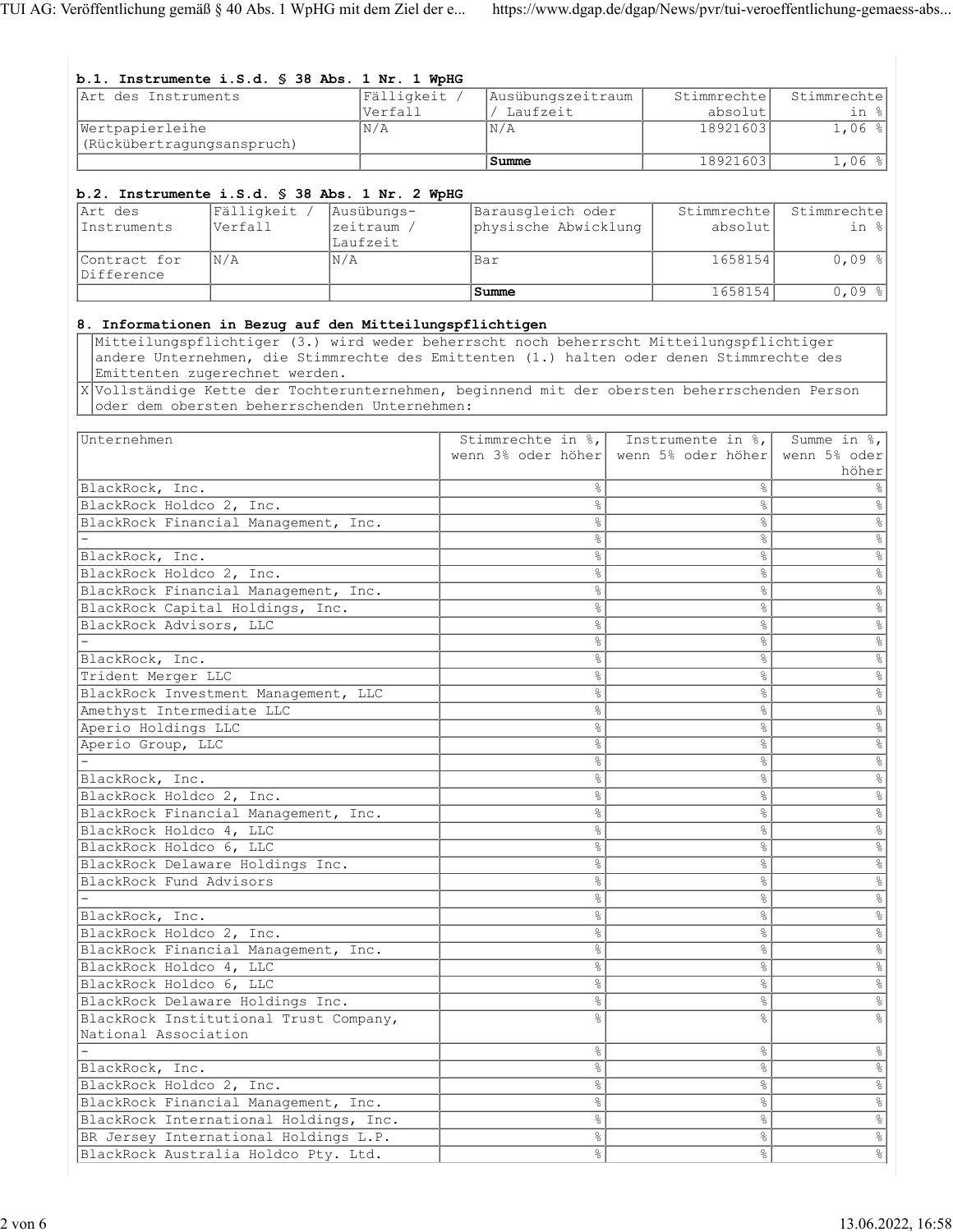| BlackRock Investment Management           |    |                | g.                                |
|-------------------------------------------|----|----------------|-----------------------------------|
| (Australia) Limited                       |    |                |                                   |
|                                           | s, | &              | $\%$                              |
| BlackRock, Inc.                           | 옹  | $\frac{6}{5}$  | $\%$                              |
| BlackRock Holdco 2, Inc.                  | 응  | g.             | $\frac{1}{\sqrt{2}}$              |
|                                           |    |                |                                   |
| BlackRock Financial Management, Inc.      | s, | o.             | $rac{1}{\sqrt{2}}$                |
| BlackRock International Holdings, Inc.    | s, | $\%$           | $\frac{1}{8}$                     |
| BR Jersey International Holdings L.P.     | °  | s,             | $\frac{1}{6}$                     |
| BlackRock (Singapore) Holdco Pte. Ltd.    | o. | o.             | $\frac{1}{\sqrt{2}}$              |
|                                           |    |                |                                   |
| BlackRock HK Holdco Limited               | 옹  | g <sub>o</sub> | $\frac{1}{\sqrt{2}}$              |
| BlackRock Asset Management North Asia     | g  |                | 。<br>8                            |
| Limited                                   |    |                |                                   |
|                                           | 응  | g.             | $\frac{6}{\sqrt{2}}$              |
| BlackRock, Inc.                           | s, | 옹              | $\frac{1}{8}$                     |
|                                           |    |                |                                   |
| BlackRock Holdco 2, Inc.                  | 옹  | $\frac{6}{5}$  | $\%$                              |
| BlackRock Financial Management, Inc.      | %  | g.             | $\frac{1}{\sqrt{2}}$              |
| BlackRock Holdco 4, LLC                   | s, | g.             | $rac{1}{\sqrt{2}}$                |
| BlackRock Holdco 6, LLC                   | s, | $\%$           | $\frac{1}{8}$                     |
| BlackRock Delaware Holdings Inc.          | °  | g.             | $\frac{1}{\sqrt{2}}$              |
|                                           |    |                |                                   |
| BlackRock Institutional Trust Company,    | 옹  | 옹              | 。<br>8                            |
| National Association                      |    |                |                                   |
| SAE Liquidity Fund (GenPar), LLC          | g. | ိဝ             | $\%$                              |
|                                           | s, | $\%$           | $\frac{1}{8}$                     |
|                                           | s, | s,             | $\frac{1}{\sqrt{2}}$              |
| BlackRock, Inc.                           |    |                |                                   |
| BlackRock Holdco 2, Inc.                  | s, | g.             | $\frac{1}{\sqrt{2}}$              |
| BlackRock Financial Management, Inc.      | s, | $\frac{6}{5}$  | $\frac{1}{\sqrt{2}}$              |
| BlackRock International Holdings, Inc.    | s, | g.             | $\frac{1}{\sqrt{2}}$              |
| BR Jersey International Holdings L.P.     | 응  | g.             | $\frac{1}{8}$                     |
| BlackRock Holdco 3, LLC                   | s, | $\%$           | $\frac{1}{8}$                     |
|                                           |    |                |                                   |
| BlackRock Canada Holdings LP              | s, | s,             | $\frac{1}{\sqrt{2}}$              |
| BlackRock Canada Holdings ULC             | s, | g.             | $\frac{1}{\sqrt{2}}$              |
| BlackRock Asset Management Canada Limited | g. | $\frac{6}{5}$  | $\frac{1}{\sqrt{2}}$              |
|                                           | 응  | g.             | $\frac{1}{6}$                     |
|                                           |    |                | $\frac{1}{\sqrt{2}}$              |
| BlackRock, Inc.                           | 응  | g.             |                                   |
| BlackRock Holdco 2, Inc.                  | s, | $\%$           | $\frac{1}{8}$                     |
| BlackRock Financial Management, Inc.      | s, | s,             | $\frac{1}{6}$                     |
| BlackRock International Holdings, Inc.    | s, | g.             | $\frac{1}{\sqrt{2}}$              |
| BR Jersey International Holdings L.P.     | e, | $\frac{6}{5}$  | $\frac{1}{\sqrt{2}}$              |
|                                           |    |                |                                   |
| BlackRock (Singapore) Holdco Pte. Ltd.    | °  | g.             | $\frac{1}{6}$                     |
| BlackRock HK Holdco Limited               | 응  | g.             | $\%$                              |
| BlackRock Lux Finco S. a r.l.             | °  | g              | o <sub>o</sub>                    |
| BlackRock Japan Holdings GK               | s, | ိင             | $\%$                              |
| BlackRock Japan Co., Ltd.                 | s, | $\%$           | $\frac{\rho}{\delta}$             |
|                                           |    |                |                                   |
|                                           | e, | $\%$           | $\frac{1}{\sqrt{2}}$              |
| BlackRock, Inc.                           | s, | s,             | $rac{1}{\sqrt{2}}$                |
| BlackRock Holdco 2, Inc.                  | °  | $\%$           | $rac{1}{\sqrt{2}}$                |
| BlackRock Financial Management, Inc.      | e, | $\%$           | $rac{1}{\sqrt{2}}$                |
|                                           |    |                | $\frac{1}{\sqrt{2}}$              |
| BlackRock International Holdings, Inc.    | °  | $\frac{6}{5}$  |                                   |
| BR Jersey International Holdings L.P.     | °  | $\%$           | $rac{1}{\sqrt{2}}$                |
| BlackRock Holdco 3, LLC                   | e, | $\%$           |                                   |
| BlackRock Cayman 1 LP                     | s, | s,             | $\frac{1}{\sqrt{2}}$              |
| BlackRock Cayman West Bay Finco Limited   | °  | $\%$           | $rac{1}{\sqrt{2}}$                |
|                                           |    |                |                                   |
| BlackRock Cayman West Bay IV Limited      | °  | $\%$           | $\frac{1}{\sqrt{2}}$              |
| BlackRock Group Limited                   | °  | $\frac{6}{5}$  | $\frac{1}{\sqrt{2}}$              |
| BlackRock International Limited           | e, | $\%$           | $rac{1}{\sqrt{2}}$                |
|                                           | e, | $\%$           | $\frac{1}{\sqrt{2}}$              |
|                                           | s, | s,             | $rac{6}{\sqrt{2}}$                |
| BlackRock, Inc.                           |    |                |                                   |
| BlackRock Holdco 2, Inc.                  | °  | $\%$           | $rac{\circ}{\circ}$               |
| BlackRock Financial Management, Inc.      | °  | $\%$           | $rac{1}{\sqrt{2}}$                |
|                                           |    |                | $\frac{1}{\sqrt{2}}$              |
|                                           | °  | $\frac{6}{5}$  |                                   |
| BlackRock International Holdings, Inc.    |    |                |                                   |
| BR Jersey International Holdings L.P.     | °  | $\%$           | $rac{1}{\sqrt{2}}$                |
| BlackRock Holdco 3, LLC                   | e, | $\%$           |                                   |
| BlackRock Cayman 1 LP                     | s, | $\frac{6}{3}$  |                                   |
| BlackRock Cayman West Bay Finco Limited   | °  | $\%$           | alo la la<br>$\frac{1}{\sqrt{2}}$ |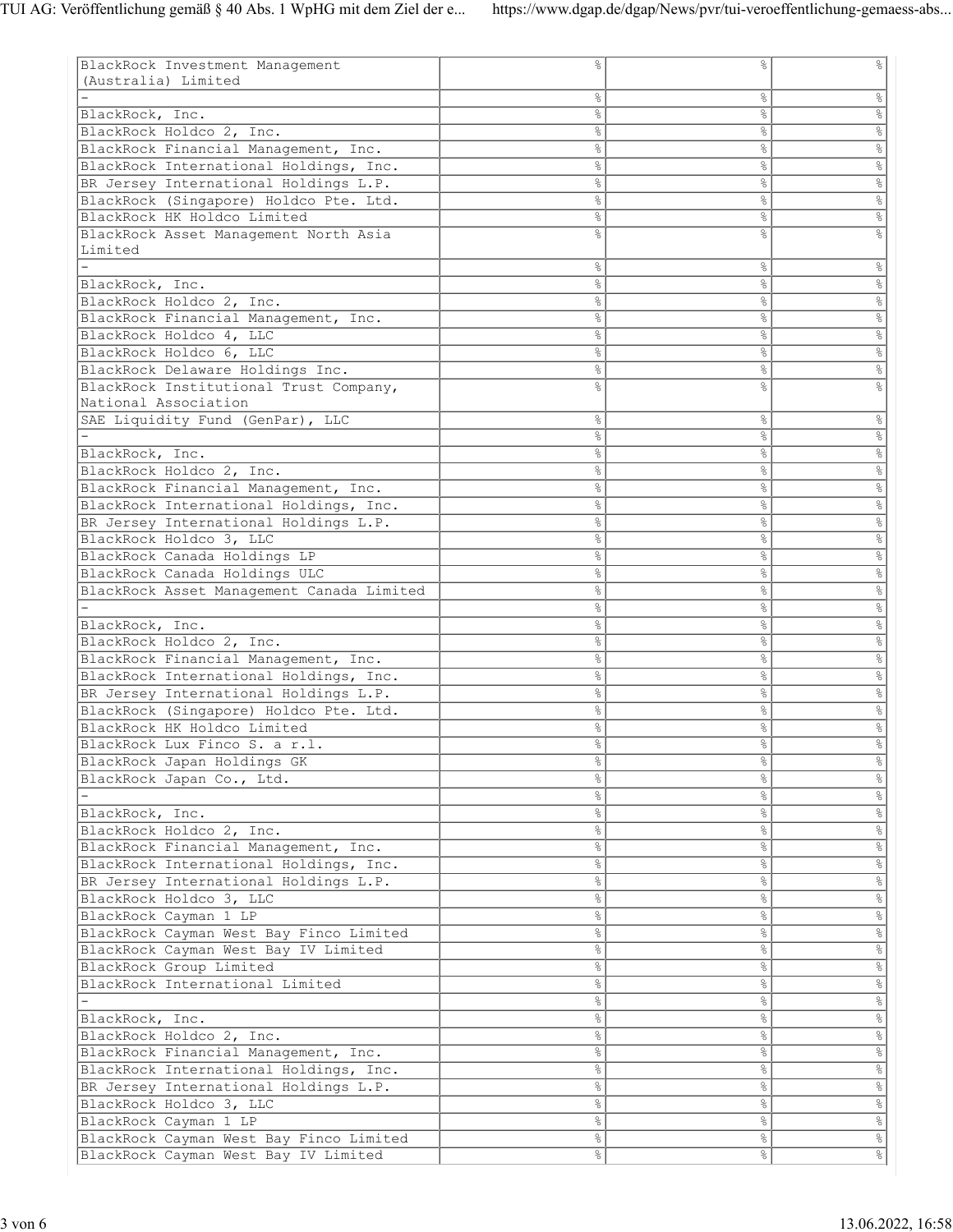| BlackRock Group Limited                    | $\%$          | နွ             | $\%$                 |
|--------------------------------------------|---------------|----------------|----------------------|
| BlackRock Finance Europe Limited           | 옹             | 옹              | $\%$                 |
| BlackRock Advisors (UK) Limited            | $\%$          | &              | $\frac{1}{\sqrt{2}}$ |
|                                            |               |                |                      |
|                                            | $\%$          | &              | $rac{1}{\sqrt{2}}$   |
| BlackRock, Inc.                            | $\%$          | o <sub>o</sub> | $\%$                 |
| BlackRock Holdco 2, Inc.                   | နွ            | နွ             | $\frac{1}{\sqrt{2}}$ |
| BlackRock Financial Management, Inc.       | $\%$          | နွ             | $rac{1}{\sqrt{2}}$   |
| BlackRock International Holdings, Inc.     | &             | န္             | $\%$                 |
| BR Jersey International Holdings L.P.      | e<br>S        | &              | $\frac{1}{\sqrt{2}}$ |
| BlackRock Holdco 3, LLC                    | $\%$          | &              | $\frac{1}{\sqrt{2}}$ |
| BlackRock Cayman 1 LP                      | န္            | &              | $\%$                 |
| BlackRock Cayman West Bay Finco Limited    | &             | နွ             | $\frac{1}{\sqrt{2}}$ |
| BlackRock Cayman West Bay IV Limited       | &             | နွ             | $\frac{1}{6}$        |
| BlackRock Group Limited                    | 옹             | န္             | $\%$                 |
| BlackRock Luxembourg Holdco S.a.r.l.       | e<br>S        | &              | $\frac{1}{\sqrt{2}}$ |
| BlackRock (Luxembourg) S.A.                | $\%$          | &              | $\frac{1}{\sqrt{2}}$ |
|                                            | $\%$          | o <sub>o</sub> |                      |
|                                            |               |                | $\%$                 |
| BlackRock, Inc.                            | နွ            | နွ             | $\frac{1}{\sqrt{2}}$ |
| BlackRock Holdco 2, Inc.                   | $\%$          | နွ             | $rac{1}{\sqrt{2}}$   |
| BlackRock Financial Management, Inc.       | &             | န္             | $\%$                 |
| BlackRock International Holdings, Inc.     | e<br>S        | &              | $\frac{1}{\sqrt{2}}$ |
| BR Jersey International Holdings L.P.      | $\%$          | &              | $\frac{1}{\sqrt{2}}$ |
| BlackRock Holdco 3, LLC                    | $\%$          | o <sub>o</sub> | $\%$                 |
| BlackRock Cayman 1 LP                      | န္            | နွ             | $\frac{1}{\sqrt{2}}$ |
| BlackRock Cayman West Bay Finco Limited    | $\frac{6}{3}$ | နွ             | $\frac{1}{8}$        |
| BlackRock Cayman West Bay IV Limited       | 옹             | န္             | $\%$                 |
| BlackRock Group Limited                    | e<br>S        | &              | $\frac{1}{\sqrt{2}}$ |
| BlackRock International Limited            | $\%$          | &              | $\frac{1}{\sqrt{2}}$ |
| BlackRock Life Limited                     | $\%$          | o <sub>o</sub> | $\%$                 |
|                                            | နွ            | နွ             | $\frac{1}{\sqrt{2}}$ |
|                                            |               |                |                      |
| BlackRock, Inc.                            | $\%$          | နွ             | $rac{1}{\sqrt{2}}$   |
| BlackRock Holdco 2, Inc.                   | &             | နွ             | $\frac{1}{\sqrt{2}}$ |
| BlackRock Financial Management, Inc.       | e<br>S        | &              | $\frac{1}{\sqrt{2}}$ |
| BlackRock International Holdings, Inc.     | $\%$          | &              | $\frac{1}{\sqrt{2}}$ |
| BR Jersey International Holdings L.P.      | o6            | o <sub>o</sub> | $\%$                 |
| BlackRock Holdco 3, LLC                    | န္            | နွ             | $\frac{1}{\sqrt{2}}$ |
| BlackRock Cayman 1 LP                      | $\frac{6}{3}$ | နွ             | $\frac{1}{8}$        |
| BlackRock Cayman West Bay Finco Limited    | 옹             | န္             | $\%$                 |
| BlackRock Cayman West Bay IV Limited       | e<br>S        | &              | $\frac{1}{\sqrt{2}}$ |
| BlackRock Group Limited                    | &             | နွ             | $\frac{1}{6}$        |
| BlackRock Finance Europe Limited           | e.            | 응              |                      |
| BlackRock Investment Management (UK)       |               |                |                      |
| Limited                                    |               |                |                      |
|                                            | $\frac{6}{3}$ | %              | $\%$                 |
| BlackRock, Inc.                            | &             | &              | $\frac{1}{6}$        |
| BlackRock Holdco 2, Inc.                   | $\%$          | န္             | $\%$                 |
|                                            |               |                |                      |
| BlackRock Financial Management, Inc.       | °             | နွ             | $\frac{1}{\sqrt{2}}$ |
| BlackRock International Holdings, Inc.     | $\frac{6}{5}$ | နွ             | $rac{1}{8}$          |
| BR Jersey International Holdings L.P.      | $\frac{6}{3}$ | နွ             | $\%$                 |
| BlackRock Holdco 3, LLC                    | &             | $\%$           | $\frac{1}{\sqrt{2}}$ |
| BlackRock Cayman 1 LP                      | &             | &              | $\frac{1}{8}$        |
| BlackRock Cayman West Bay Finco Limited    | °             | န္             | $\%$                 |
| BlackRock Cayman West Bay IV Limited       | $\frac{6}{5}$ | နွ             | $\frac{1}{\sqrt{2}}$ |
| BlackRock Group Limited                    | $\frac{8}{6}$ | °              | $rac{1}{\sqrt{2}}$   |
| BlackRock Luxembourg Holdco S.a.r.l.       | ိင            | နွ             | $\%$                 |
| BlackRock Investment Management Ireland    | $\%$          | န္             | $\%$                 |
| Holdings Limited                           |               |                |                      |
| BlackRock Asset Management Ireland Limited | $\frac{6}{3}$ | °              | $\frac{1}{\sqrt{2}}$ |
|                                            | $\frac{6}{5}$ | °              | $rac{1}{\sqrt{2}}$   |
| BlackRock, Inc.                            | ိင            | °              | $\frac{1}{\sqrt{2}}$ |
| BlackRock Holdco 2, Inc.                   | $\frac{8}{6}$ | $\%$           | $\frac{1}{\sqrt{2}}$ |
|                                            |               |                |                      |
| BlackRock Financial Management, Inc.       | &             | &              | $\frac{1}{8}$        |
| BlackRock International Holdings, Inc.     | $\frac{6}{3}$ | နွ             | $\frac{1}{\sqrt{2}}$ |
| BR Jersey International Holdings L.P.      | 응             | %              | $\frac{1}{\sqrt{2}}$ |
| BlackRock Holdco 3, LLC                    | $\%$          | °              |                      |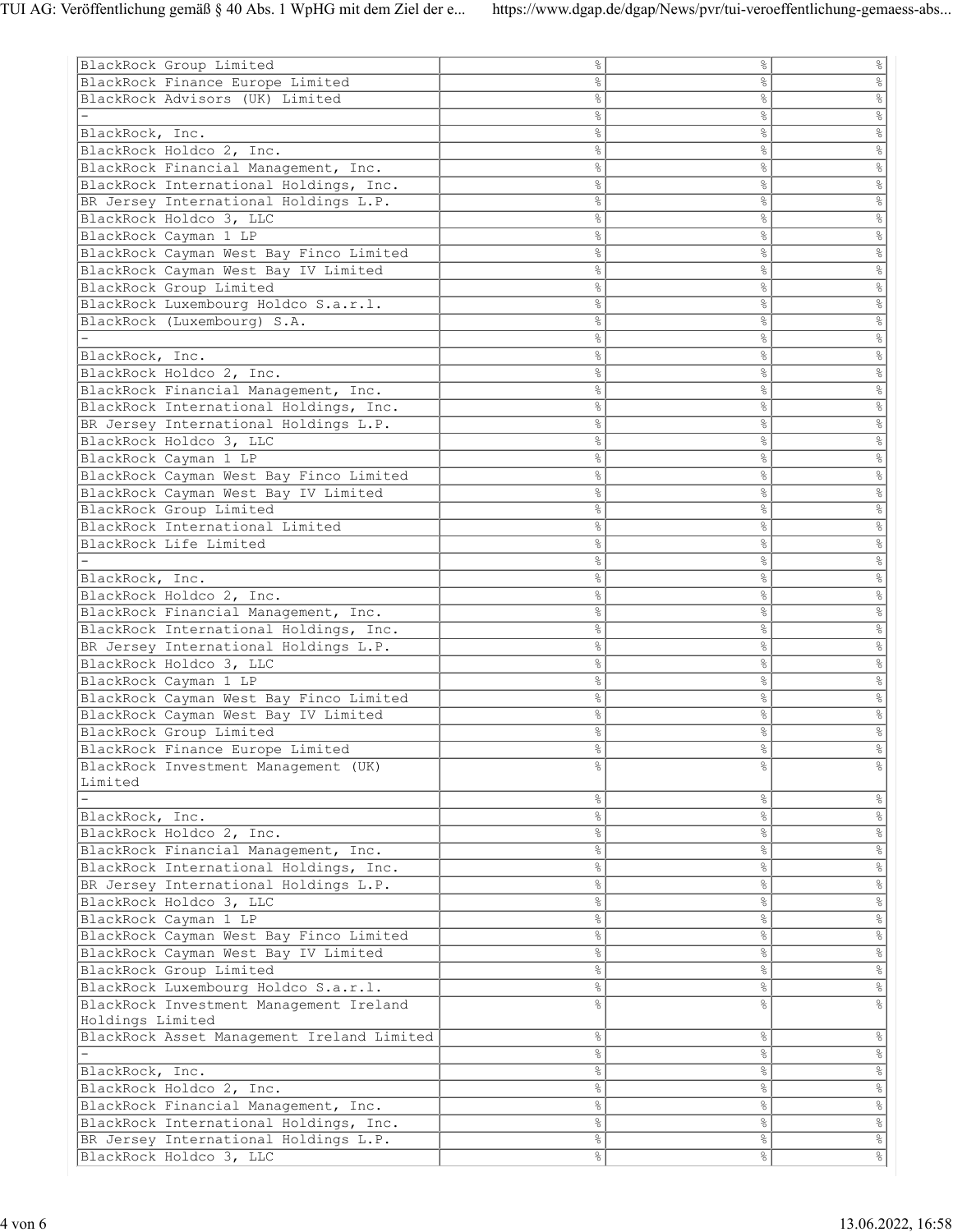| BlackRock Cayman 1 LP                                           | နွ             | 응              | ိင                   |
|-----------------------------------------------------------------|----------------|----------------|----------------------|
| BlackRock Cayman West Bay Finco Limited                         | &              | &              | $\%$                 |
| BlackRock Cayman West Bay IV Limited                            | &              | o <sub>o</sub> | $\%$                 |
|                                                                 |                | o.             |                      |
| BlackRock Group Limited<br>BlackRock Luxembourg Holdco S.a.r.l. | &<br>&         | &              | $\%$                 |
| BlackRock UK Holdco Limited                                     |                |                | $\%$                 |
|                                                                 | နွ             | န္             | $\%$                 |
| BlackRock Asset Management Schweiz AG                           | နွ             | s,             | $\%$                 |
|                                                                 | °              | &              | $\%$                 |
| BlackRock, Inc.                                                 | &              | o <sub>o</sub> | $\%$                 |
| BlackRock Holdco 2, Inc.                                        | နွ             | o.             | $\%$                 |
| BlackRock Financial Management, Inc.                            | $\%$           | g.             | $\%$                 |
| BlackRock International Holdings, Inc.                          | နွ             | e.             | 옹                    |
| BR Jersey International Holdings L.P.                           | &              | 응              | $\%$                 |
| BlackRock Holdco 3, LLC                                         | °              | °              | $\%$                 |
| BlackRock Cayman 1 LP                                           | °              | o6             | $\%$                 |
| BlackRock Cayman West Bay Finco Limited                         | &              | o.             | $\%$                 |
| BlackRock Cayman West Bay IV Limited                            | °              | °              | $\%$                 |
| BlackRock Group Limited                                         | နွ             | o6             | 옹                    |
| BlackRock Finance Europe Limited                                | နွ             | s,             | 옹                    |
| BlackRock Investment Management (UK)                            | o <sub>o</sub> | o.             | $\frac{6}{6}$        |
| Limited                                                         |                |                |                      |
| BlackRock Fund Managers Limited                                 | နွ             | နွ             | &                    |
|                                                                 | နွ             | e.             | 옹                    |
| BlackRock, Inc.                                                 | နွ             | s,             | $\%$                 |
| BlackRock Holdco 2, Inc.                                        | °              | °              | $\frac{1}{\sqrt{2}}$ |
| BlackRock Financial Management, Inc.                            | °              | o6             | $\%$                 |
| BlackRock International Holdings, Inc.                          | &              | o.             | $\%$                 |
| BR Jersey International Holdings L.P.                           | &              | &              | $\%$                 |
| BlackRock Holdco 3, LLC                                         | နွ             | e.             | $\%$                 |
| BlackRock Cayman 1 LP                                           | နွ             | s,             | $\%$                 |
| BlackRock Cayman West Bay Finco Limited                         | °              | °              | $\%$                 |
| BlackRock Cayman West Bay IV Limited                            | °              | o.             | $\%$                 |
| BlackRock Group Limited                                         | &              | o.             | $\%$                 |
| BlackRock Finance Europe Limited                                | %              | g.             | $\frac{1}{\sqrt{2}}$ |
| BlackRock (Netherlands) B.V.                                    | နွ             | e.             | &                    |
| BlackRock Asset Management Deutschland AG                       | နွ             | s,             | $\%$                 |
|                                                                 | °              | °              | $\%$                 |
| BlackRock, Inc.                                                 | °              | o6             | $\%$                 |
| BlackRock Holdco 2, Inc.                                        | °              | g.             | $\%$                 |
| BlackRock Financial Management, Inc.                            | °              | s,             | $\%$                 |
| BlackRock International Holdings, Inc.                          | °              | o.             | $\%$                 |
| BR Jersey International Holdings L.P.                           | နွ             | %              | $\frac{6}{6}$        |
| BlackRock Holdco 3, LLC                                         | $\%$           | °              | $\frac{1}{\sqrt{2}}$ |
| BlackRock Cayman 1 LP                                           | g.             | o6             | $\%$                 |
| BlackRock Cayman West Bay Finco Limited                         | °              | s,             | $\%$                 |
| BlackRock Cayman West Bay IV Limited                            | $\%$           | °              | $\%$                 |
| BlackRock Group Limited                                         | °              | 응              | $\%$                 |
| BlackRock Finance Europe Limited                                | °              | e,             | $\%$                 |
| BlackRock (Netherlands) B.V.                                    | $\%$           | g.             | $\frac{1}{\sqrt{2}}$ |
| BlackRock Asset Management Deutschland AG                       | g.             | &              | $\%$                 |
| iShares (DE) I                                                  | &              | ٥Ŗ             |                      |
| Investmentaktiengesellschaft mit                                |                |                |                      |
| Teilgesellschaftsvermögen                                       |                |                |                      |
|                                                                 | $\frac{1}{6}$  | $\frac{8}{6}$  | $\frac{6}{3}$        |
| $\sim$<br>20 C OA                                               |                |                |                      |

#### **9. Bei Vollmacht gemäß § 34 Abs. 3 WpHG**

(nur möglich bei einer Zurechnung nach § 34 Abs. 1 Satz 1 Nr. 6 WpHG)

Datum der Hauptversammlung:

Gesamtstimmrechtsanteile (6.) nach der Hauptversammlung:

| $\sim$ $\sim$<br>immrechte<br>Allution | $\sim$ $  -$<br>$\sim$<br>ا است ب است الله المالي المالية المالية المالية المالية المالية المالية المالية المالية المالية ال<br>------ | Summe<br>\n+<br>. |
|----------------------------------------|----------------------------------------------------------------------------------------------------------------------------------------|-------------------|
|                                        |                                                                                                                                        |                   |

#### **10. Sonstige Informationen:**